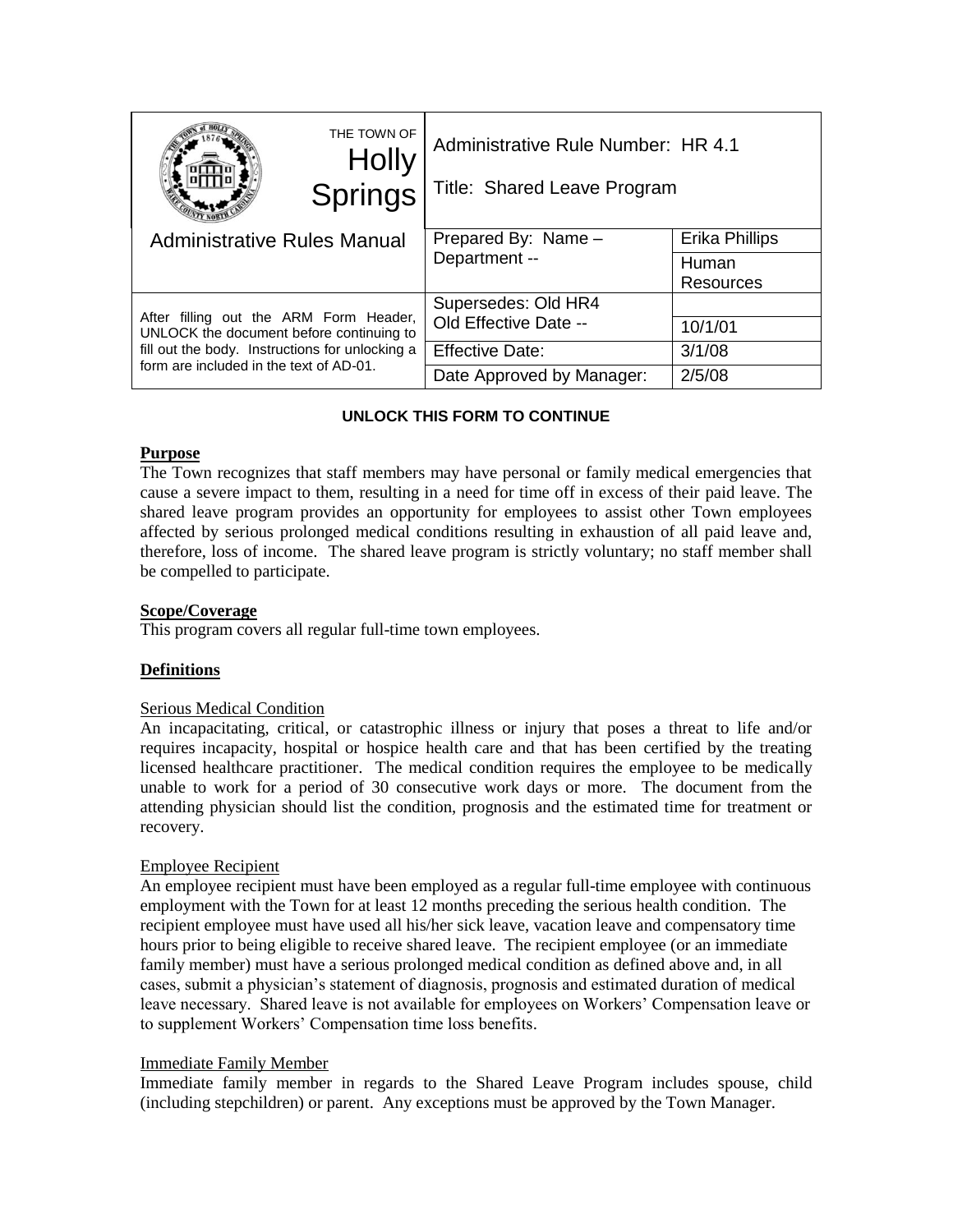### Employee Donor

A donating employee must have been employed by the Town as a regular full-time employee a minimum of six months and may not reduce his/her vacation leave balance below 40 hours with the donation. Donations should be in 4-hour increments and the donating employee may not donate more than 120 hours of vacation leave in a calendar year.

### **Recipient Procedures**

Employees wishing to request shared leave must submit the completed Shared Leave Application Form with the physician's statement to Human Resources. Human Resources and the Town Manager will determine whether the employee qualifies for the shared leave program.

The Town will require that the treating licensed healthcare practitioner furnish medical certification prior to authorizing shared leave benefits. The certification form should include the diagnosis, prognosis and estimated duration of medical leave necessary before being considered for shared leave. Periodically, thereafter, medical re-certification may be required. If the recipient fails to provide medical certification, the recipient's continued receipt of shared leave shall be terminated.

## **Donor Procedures**

A staff member may donate shared leave by completing the Shared Leave Donation Form and submitting it to Human Resources.

## **Donation Criteria**

Vacation leave is transferred directly from the donor to the recipient, reported as shared leave, and paid at the recipient's current rate of pay.

Donations should be in 4-hour increments.

The maximum number of shared hours an employee can receive for any single illness is 800 hours (20 weeks). Recipients that have exhausted this 20-week period shall fall under the provisions of the Town Leave of Absence policy if the recipient is eligible.

Employees are limited to receiving a maximum of 12 months shared leave during employment with the Town.

An employee donating leave may not receive payment for the leave that has been donated.

Employees may not solicit leave directly from other employees under any circumstances. In addition, solicitation by department heads or supervisors on behalf of other employees is prohibited and shall be grounds for disciplinary action.

Donations will be taken in the order received. Donating employees will be notified if the donation is no longer needed. Donors and donation amounts shall remain confidential.